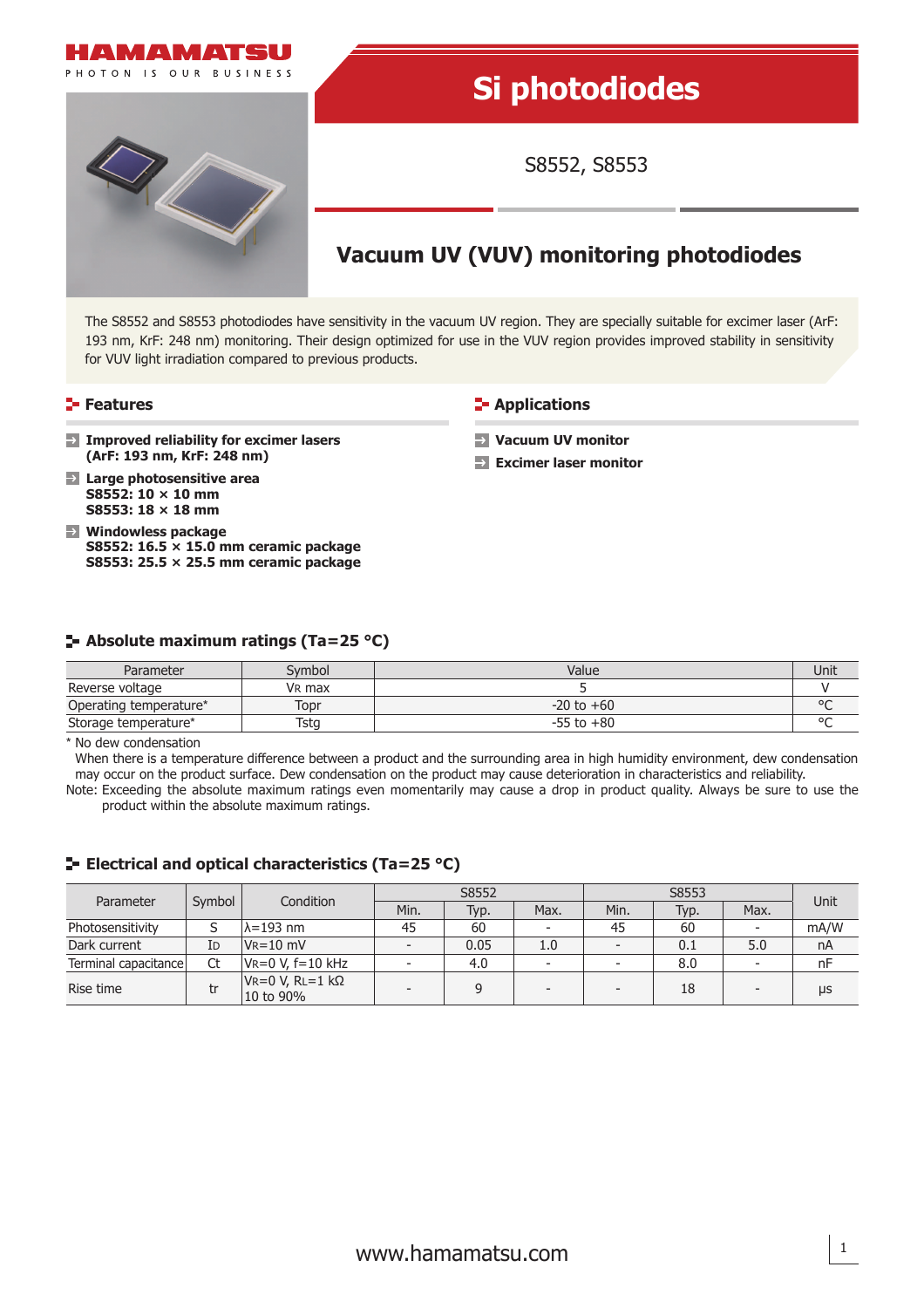### **Spectral response**





Number of shots

KSPDB0359EA

#### **Variation in sensitivity due to VUV exposure**

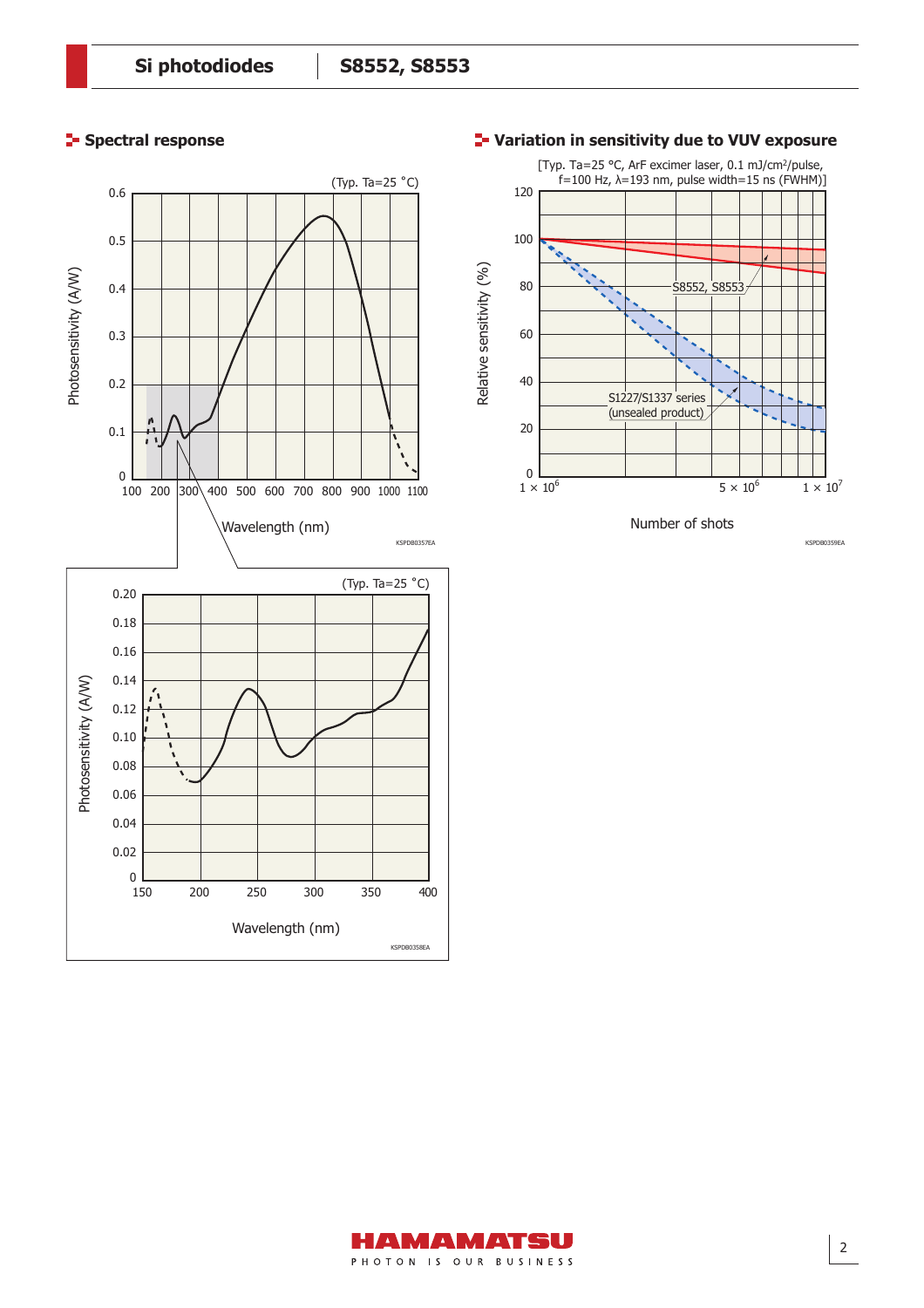### **P** Dimensional outlines (unit: mm)

 $\textcircled{2}\longrightarrow\longrightarrow\hspace{-2.2em}\longleftarrow\hspace{-2.2em}\circ\textcircled{1}$ 



KSPDA0143EA